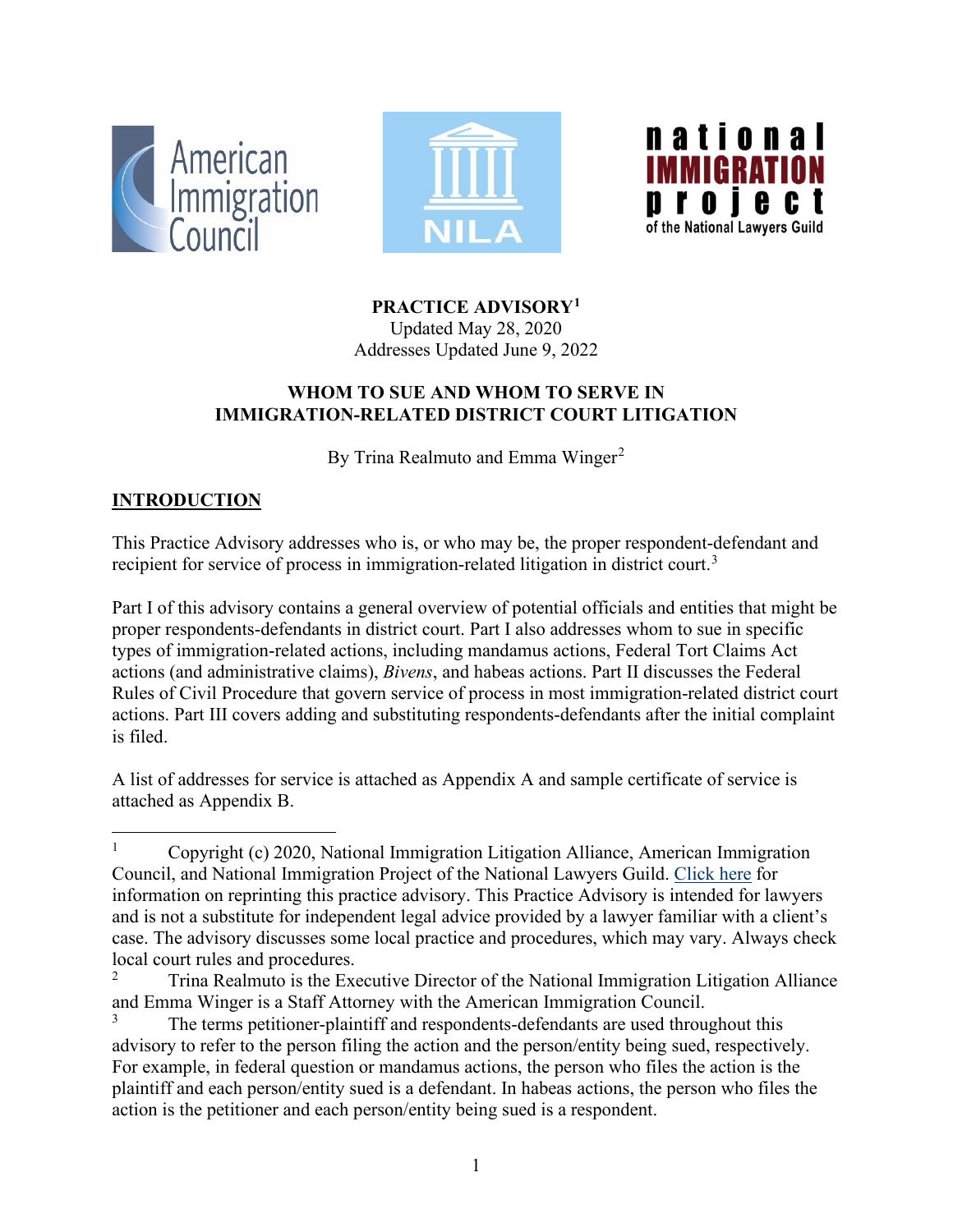### **PART I: WHOM TO SUE**

#### **A. General Overview of Potential Respondents-Defendants**

District court actions are generally brought against the officer/s or entity/entities responsible for the alleged wrongdoing and capable of providing the relief sought unless otherwise specified by statute or case law as discussed below. It is important to identify all the officials, entities or even executive departments (often there is more than one) that may be able to grant the requested relief when filing an action in district court.

In general, most immigration-related actions in district court are brought against the United States and/or one or more officers or entities within the Department of Homeland Security or the Department of Justice.

The Department of Homeland Security (DHS) is headed by the Secretary of Homeland Security. Within DHS, Immigration and Customs Enforcement (ICE) is responsible for the detention and removal of non-citizens. U.S. Citizenship and Immigration Services (USCIS) is responsible for adjudications of applications for immigration and citizenship benefits. Customs and Border Protection (CBP) is responsible for immigration and customs inspections and border patrol.

The ICE Health Service Corps (IHSC) facilitates health care services for immigration detainees. Medical professionals employed by IHSC well as the U.S. Public Health Service (within the Department of Health and Human Services) provide medical care at ICE-owned Service Processing Centers, Contract Detention Facilities, and state or county facilities that exclusively detain individuals for ICE. The IHSC oversees the health care at other state and local facilities that house ICE detainees, but direct care is generally provided by county or state health department employees or other contract medical providers.

The Department of Justice is headed by the Attorney General. Within DOJ, the Executive Office for Immigration Review (EOIR) is responsible for adjudicating immigration cases and it includes the Board of Immigration Appeals (BIA) and the immigration courts. The Federal Bureau of Investigations (FBI) and Federal Bureau of Prisons (FBP) also are within DOJ. The FBI or FBP and/or officers within these agencies also might be named, for example, in cases involving delayed background checks or detention conditions, respectively.

The Department of State (DOS) is headed by the Secretary of State and is responsible for foreign affairs, including visa issuance. The consular non-reviewability doctrine limits most law suits challenging visa denials. In unusual cases, for example, a person may seek a writ of mandamus to compel adjudication of a visa application and/or seek to challenge a visa denial based on constitutional grounds, DOS and/or its officers might need to be named.

Where the identity of the government officer is not known at the time a suit is filed, the names "John Doe" and "Jane Doe" can be used to denote fictitious defendants until the person's real identity becomes known through the discovery process.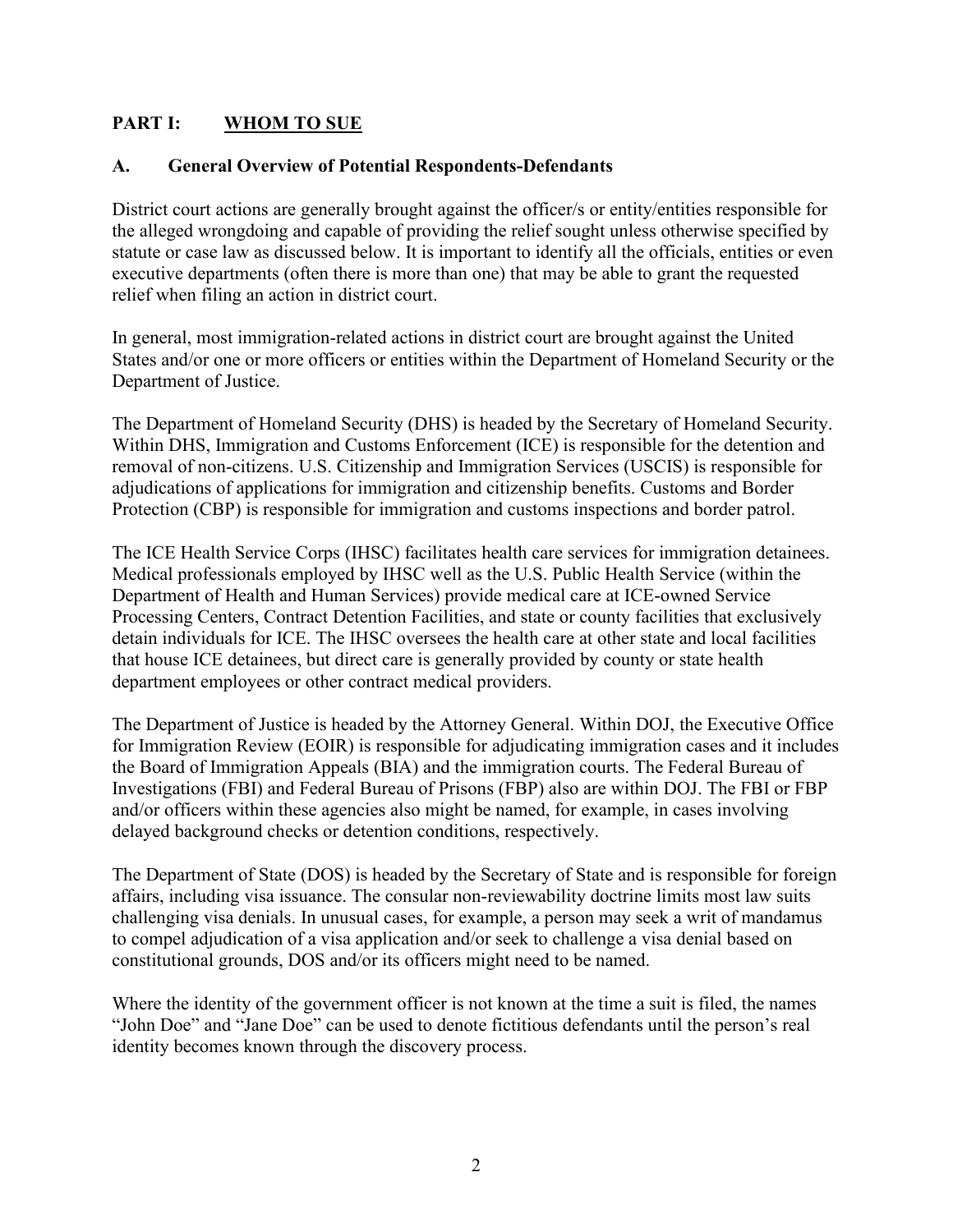Suing more than one official or entity is often necessary and also is advisable when the petitioner-plaintiff is unsure whom to sue. If a court determines that it lacks either personal or subject-matter jurisdiction over a respondent-defendant, the court will dismiss the action against that respondent-defendant. However, as long as the court has subject-matter jurisdiction and personal jurisdiction over *at least one* respondent-defendant, the court may proceed to the merits of the case. *See [Employers Reinsurance Corp.](https://www.lexis.com/research/buttonTFLink?_m=609b0ef8edfd8ecadab52a7cff7310bc&_xfercite=%3ccite%20cc%3d%22USA%22%3e%3c%21%5bCDATA%5b526%20U.S.%20574%5d%5d%3e%3c%2fcite%3e&_butType=3&_butStat=2&_butNum=166&_butInline=1&_butinfo=%3ccite%20cc%3d%22USA%22%3e%3c%21%5bCDATA%5b299%20U.S.%20374%2c%20382%5d%5d%3e%3c%2fcite%3e&_fmtstr=FULL&docnum=1&_startdoc=1&wchp=dGLzVzz-zSkAA&_md5=4fc4844280d4584b7dfebbf9a3c7ae0a)* v. *Bryant,* 299 U.S. 374, 382 (1937) (without personal jurisdiction a district court is "powerless to proceed to an adjudication").

### **B. Whom to Sue in Specific Types of District Court Actions**

## **1. Mandamus Actions**

The Mandamus Act, 28 U.S.C. § 1361, authorizes actions in district court "to compel an officer or employee of the United States or any agency thereof to perform a duty owed to the plaintiff." In the immigration context, mandamus actions generally seek to force DHS to adjudicate an application for an immigration benefit, for example, a visa petition, adjustment of status application, or naturalization application.

In a mandamus action, the defendant is the person or entity who has the duty to the plaintiff. Thus, the named defendant will depend on the type of action the mandamus suit seeks to compel. For example, a mandamus action to compel adjudication of an application for a benefit pending at a USCIS district office, should name the DHS Secretary, the USCIS Director, and the USCIS District Director as defendants. A mandamus action to compel adjudication of an application for a benefit pending at a USCIS service center, should name the DHS Secretary, USCIS Director, and the Service Center Director as defendants.<sup>[4](#page-2-0)</sup>

## **2. Actions under the Federal Tort Claims Act**

The Federal Tort Claims Act (FTCA), 28 U.S.C. §§ 1346(b), 2671-2680 authorizes monetary recovery for damages, loss of property, personal injury or death in suits where damages occurred as a result of the "negligent or wrongful act or omission of any employee of the Government while acting within the scope of his office or employment, under circumstances where the United States, if a private person, would be liable to the claimant in accordance with the law of the place where the act or omission occurred." 28 U.S.C. § 1326(b).

Section 2680(h) of the FTCA permits suits for assault, battery, false imprisonment, false arrest, malicious prosecution, abuse of process, libel, slander, misrepresentation, deceit, or interference with contract rights committed by "investigative or law enforcement officers of the United States Government." An investigative or law enforcement officer is defined as an individual "empowered by law to execute searches, seize evidence, or make arrests for violation of Federal law." *Id.* This definition includes most DHS officers. 8 U.S.C. § 1357(a)(2) (authorizing warrantless arrests by DHS officers); 8 C.F.R. § 103.1(b) (defining immigration officers); 8

<span id="page-2-0"></span>The procedure for how to file a mandamus action and summary of relevant case law are discussed in greater detail in two practice advisories entitled, [Mandamus Actions: Avoiding](https://immigrationlitigation.org/wp-content/uploads/2021/02/2021.2.19-Mandamus-APA.Advisory-FINAL.pdf)  [Dismissal and Proving the Case](https://immigrationlitigation.org/wp-content/uploads/2021/02/2021.2.19-Mandamus-APA.Advisory-FINAL.pdf) and [Agency Delay Litigation: Opposing a Motion to Dismiss.](https://www.americanimmigrationcouncil.org/practice_advisory/agency-delay-litigation-opposing-motion-dismiss)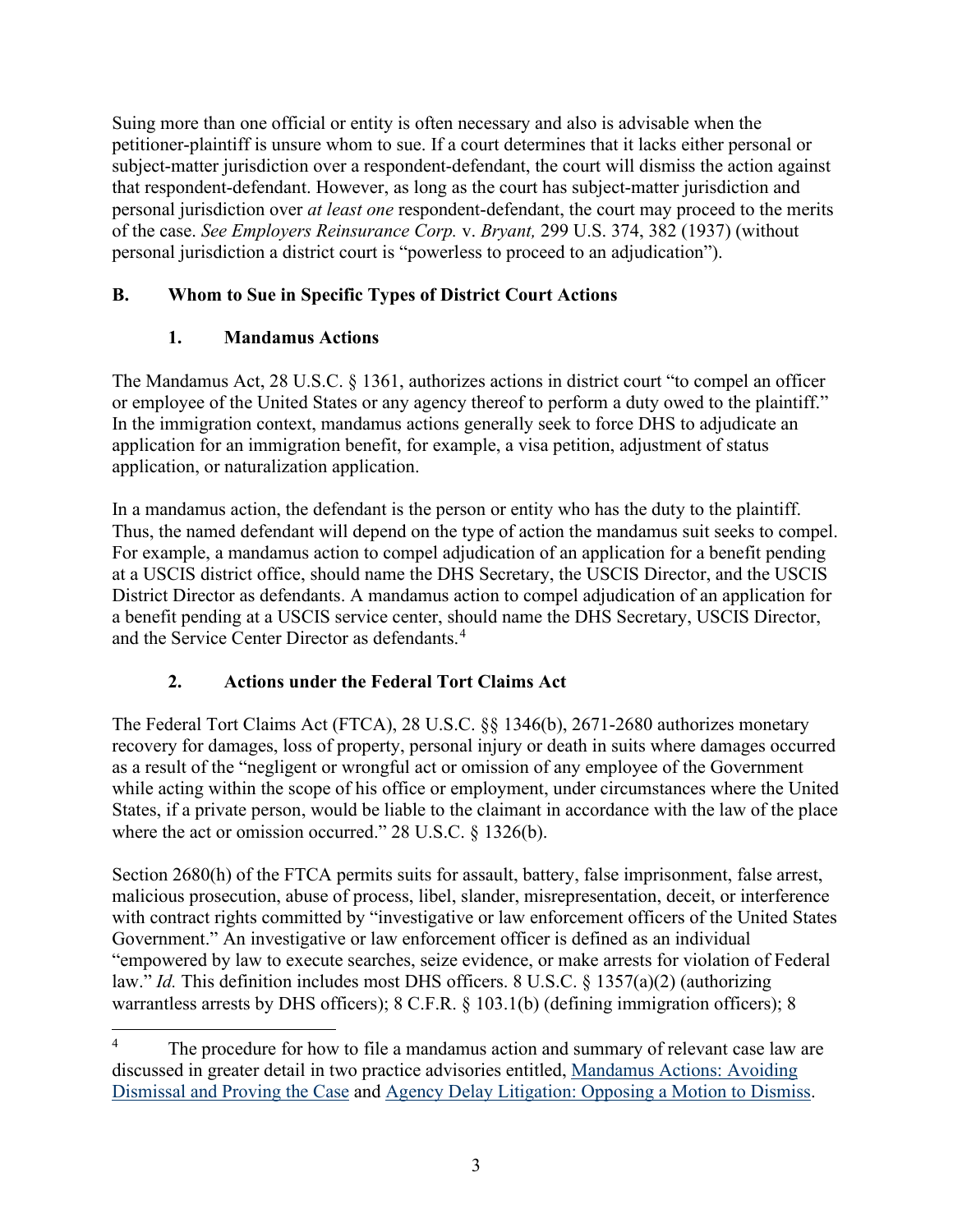C.F.R.  $\S 287.5(c)\&(d)$  (addressing power and authority of immigration officers to arrest and conduct searches).

The FTCA liability also extends to medical negligence committed by employees of the U.S. Public Health Service during immigration detention. *Hui v. Castaneda,* 559 U.S. 799 (2010).

Before an FTCA action may be filed in district court based on the actions or omissions of DHS employees, the claimant must present a written claim to DHS within two years after the claim accrues. 28 U.S.C. § 2401(b); 28 C.F.R. § 14.1 *et seq*. Although there are currently no specific regulations or written guidance for public distribution regarding where immigration-related FTCA *administrative* claims should be sent, such claims arguably fall under the regulations governing service of summonses and complaints in litigation against DHS and its subdivision agencies. *See* 6 C.F.R. §§ 5.41 and 5.42. Litigation is defined to include administrative actions, 6 C.F.R. § 5.41(d), which presumably includes an administrative FTCA claim. These regulations provide for service on the Office of General Counsel.

Because compliance with the statute of limitations is jurisdictional, however, it is advisable to serve the administrative complaint on all appropriate offices. Therefore, we suggest also sending a copy of the administrative claim to the DHS agency employing the officer at the time of the act or omission that forms the basis of the claim and to the agency's regional/local counsel. And, if the claim is related to medical care provided by a U.S. Public Health employee, we suggest also sending a copy of the claim to the Department of Health and Human Services. If a local medical provider (rather than the ICE Health Service Corps) provided the relevant care, we suggest also sending a copy to that provider.

Mailing the claim via certified or registered mail provides independent evidence of proof of compliance with the two-year statute of limitations for administrative claims.

If DHS denies the written claim, the claimant must file suit in district court within six months after DHS mails the notice of denial. 28 U.S.C. § 2675(a). DHS' failure to respond to the claim within six months may be deemed a constructive denial of the claim under 28 U.S.C. § 2675(a).

A district court complaint under the FTCA must name the United States as the defendant, not the federal agency or individual officers. 28 U.S.C.  $\S$  1326(b).<sup>[5](#page-3-0)</sup>

## **3.** *Bivens* **Actions**

In *Bivens v. Six Unknown Named Agents*, 403 U.S. 388 (1971), the Supreme Court recognized a claim for damages for injuries resulting from Fourth Amendment violations by federal officials. Actions based on the tort theory set forth in *Bivens* and its progeny are filed in district court under 28 U.S.C. § 1331 (federal question jurisdiction).

<span id="page-3-0"></span><sup>&</sup>lt;sup>5</sup> For further information on FTCA claims, see Federal Tort Claims Act: Frequently Asked [Questions for Immigration Attorneys.](https://immigrationlitigation.org/wp-content/uploads/2021/02/2021.2.17-FTCA-PA-FINAL.pdf)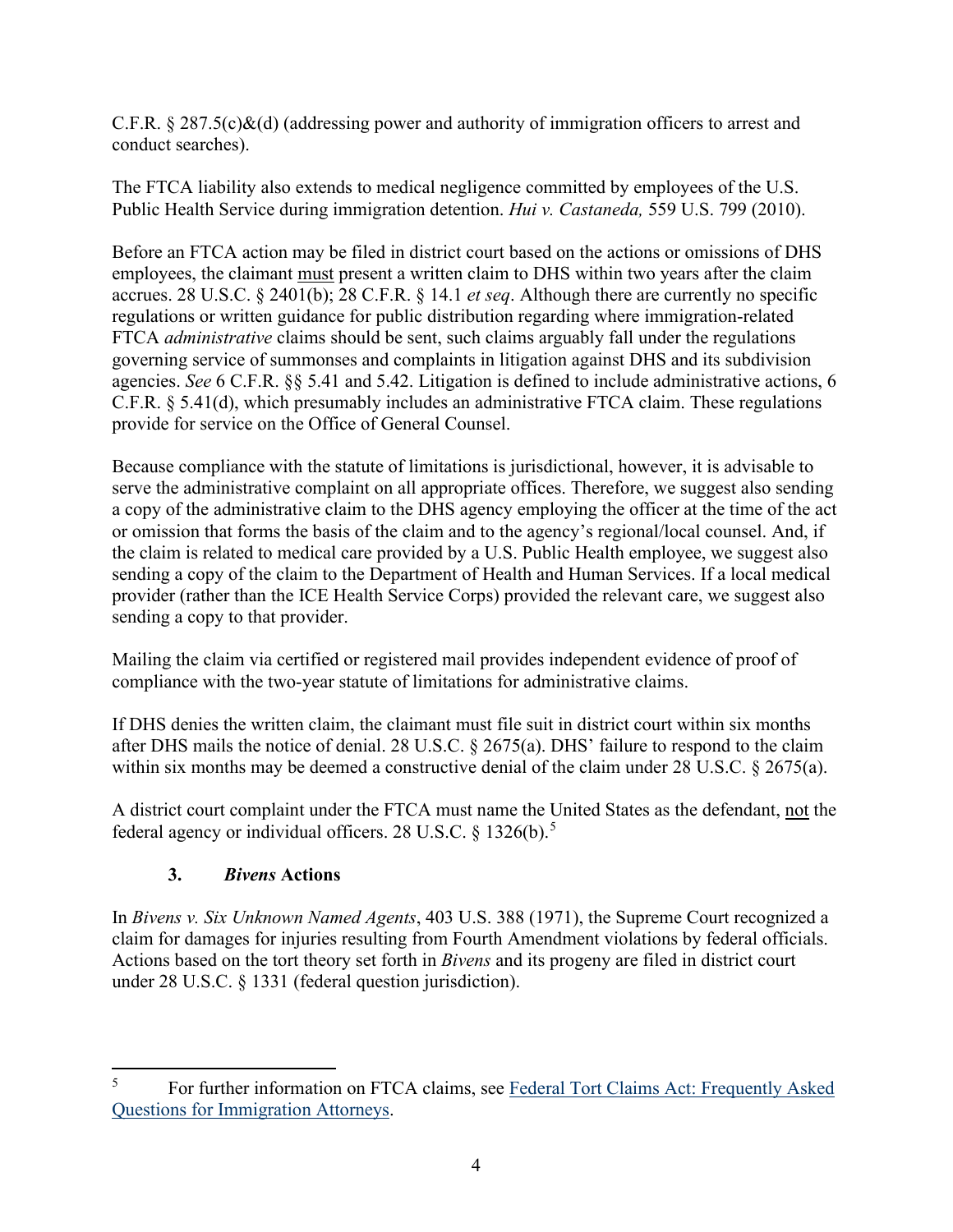A *Bivens* action can only be brought against a government officer in his/her individual capacity, and not against the United States, a government agency, or an officer acting in their official capacity. Superior or supervisory officers may also be named in the complaint where liability for the alleged injury can be linked to the actions or inactions of the senior officer.

Although a *Bivens* remedy is not available for medical negligence committed by employees of the U.S. Public Health Service during immigration detention, *Hui v. Castaneda,* 559 U.S. 799 (2010), it may be available if the negligence was committed by another medical care provider.

### **4. Habeas Corpus Actions Challenging Detention**

In general, a petition for a writ of habeas corpus under 28 U.S.C. § 2241 is filed in district court when a petitioner is challenging the length and/or conditions of detention.<sup>[6](#page-4-0)</sup> In addition, habeas review may be available in the rare circumstance where there is a compelling reason that court of appeals review is inadequate. *See*, *e.g.*, *Singh v. Gonzales,* 499 F.3d 969 (9th Cir. 2007).

In detention-related habeas cases, the government has argued that the only proper respondent to the petition is the warden of the facility in which the person is detained. The Supreme Court adopted this position in an enemy combatant case. *Rumsfeld v. Padilla*[, 542 U.S. 426, 447](https://www.lexis.com/research/buttonTFLink?_m=5b2267ee66a74415eb37c685df78f85f&_xfercite=%3ccite%20cc%3d%22USA%22%3e%3c%21%5bCDATA%5b2009%20U.S.%20Dist.%20LEXIS%2033569%5d%5d%3e%3c%2fcite%3e&_butType=3&_butStat=2&_butNum=4&_butInline=1&_butinfo=%3ccite%20cc%3d%22USA%22%3e%3c%21%5bCDATA%5b542%20U.S.%20426%2c%20447%5d%5d%3e%3c%2fcite%3e&_fmtstr=FULL&docnum=11&_startdoc=11&wchp=dGLbVzb-zSkAl&_md5=504838733653e17ee9e43e6addab55ab)  [\(2004\).](https://www.lexis.com/research/buttonTFLink?_m=5b2267ee66a74415eb37c685df78f85f&_xfercite=%3ccite%20cc%3d%22USA%22%3e%3c%21%5bCDATA%5b2009%20U.S.%20Dist.%20LEXIS%2033569%5d%5d%3e%3c%2fcite%3e&_butType=3&_butStat=2&_butNum=4&_butInline=1&_butinfo=%3ccite%20cc%3d%22USA%22%3e%3c%21%5bCDATA%5b542%20U.S.%20426%2c%20447%5d%5d%3e%3c%2fcite%3e&_fmtstr=FULL&docnum=11&_startdoc=11&wchp=dGLbVzb-zSkAl&_md5=504838733653e17ee9e43e6addab55ab) At least one circuit court has adopted this position in an immigration case. *[Kholyavskiy](https://www.lexis.com/research/buttonTFLink?_m=5a57f7a96a32a76f9a52d9b2e60682c5&_xfercite=%3ccite%20cc%3d%22USA%22%3e%3c%21%5bCDATA%5b2009%20U.S.%20Dist.%20LEXIS%2040964%5d%5d%3e%3c%2fcite%3e&_butType=3&_butStat=2&_butNum=23&_butInline=1&_butinfo=%3ccite%20cc%3d%22USA%22%3e%3c%21%5bCDATA%5b443%20F.3d%20946%5d%5d%3e%3c%2fcite%3e&_fmtstr=FULL&docnum=8&_startdoc=1&wchp=dGLbVzb-zSkAl&_md5=91e4e918581db99ac698b7458661665f)  v. Achim*[, 443 F.3d 946, 952-53](https://www.lexis.com/research/buttonTFLink?_m=5a57f7a96a32a76f9a52d9b2e60682c5&_xfercite=%3ccite%20cc%3d%22USA%22%3e%3c%21%5bCDATA%5b2009%20U.S.%20Dist.%20LEXIS%2040964%5d%5d%3e%3c%2fcite%3e&_butType=3&_butStat=2&_butNum=23&_butInline=1&_butinfo=%3ccite%20cc%3d%22USA%22%3e%3c%21%5bCDATA%5b443%20F.3d%20946%5d%5d%3e%3c%2fcite%3e&_fmtstr=FULL&docnum=8&_startdoc=1&wchp=dGLbVzb-zSkAl&_md5=91e4e918581db99ac698b7458661665f) (7th Cir. 2006). Although there are arguments that naming the warden is not required, if the court concludes otherwise, the habeas petition could be dismissed. Thus, attorneys may wish to name the warden to avoid litigating this issue.

Additional potential respondents to a habeas petition challenging detention might include the following: DHS; DHS Secretary; Director, Office of Detention and Removal Operations, ICE; Field Office Director, ICE; ICE Officer-in-Charge, ICE; the detention facility; and the Attorney General.

## **PART II: WHOM TO SERVE**

## **A. Service of the Summons and Complaint**

Once the complaint has been filed with the district court, the clerk should issue a case number. In some courts, the attorney must file a partially completed summons with the complaint, which the clerk will complete and issue. In other courts, the clerk will create and issue the summons. Counsel are advised to review the district court's local rules.

Federal Rule of Civil Procedure 4(i) sets forth the requirements and manner of service of the summons and complaint in suits against the United States and its agencies and officers sued in their official capacity. The rule also allows for reasonable time to cure deficiencies in service provided that the United States Attorney *or* the Attorney General has been served. Fed. Rule. Civ. Proc.  $4(i)(3)$ .

<span id="page-4-0"></span><sup>6</sup> REAL ID Act of 2005, Pub. L. No. 109-13, 119 Stat. 231 (May 11, 2005); HR Conf. Rep. No. 2813, 2873, 109th Cong., 1st Sess., (May 3, 2004).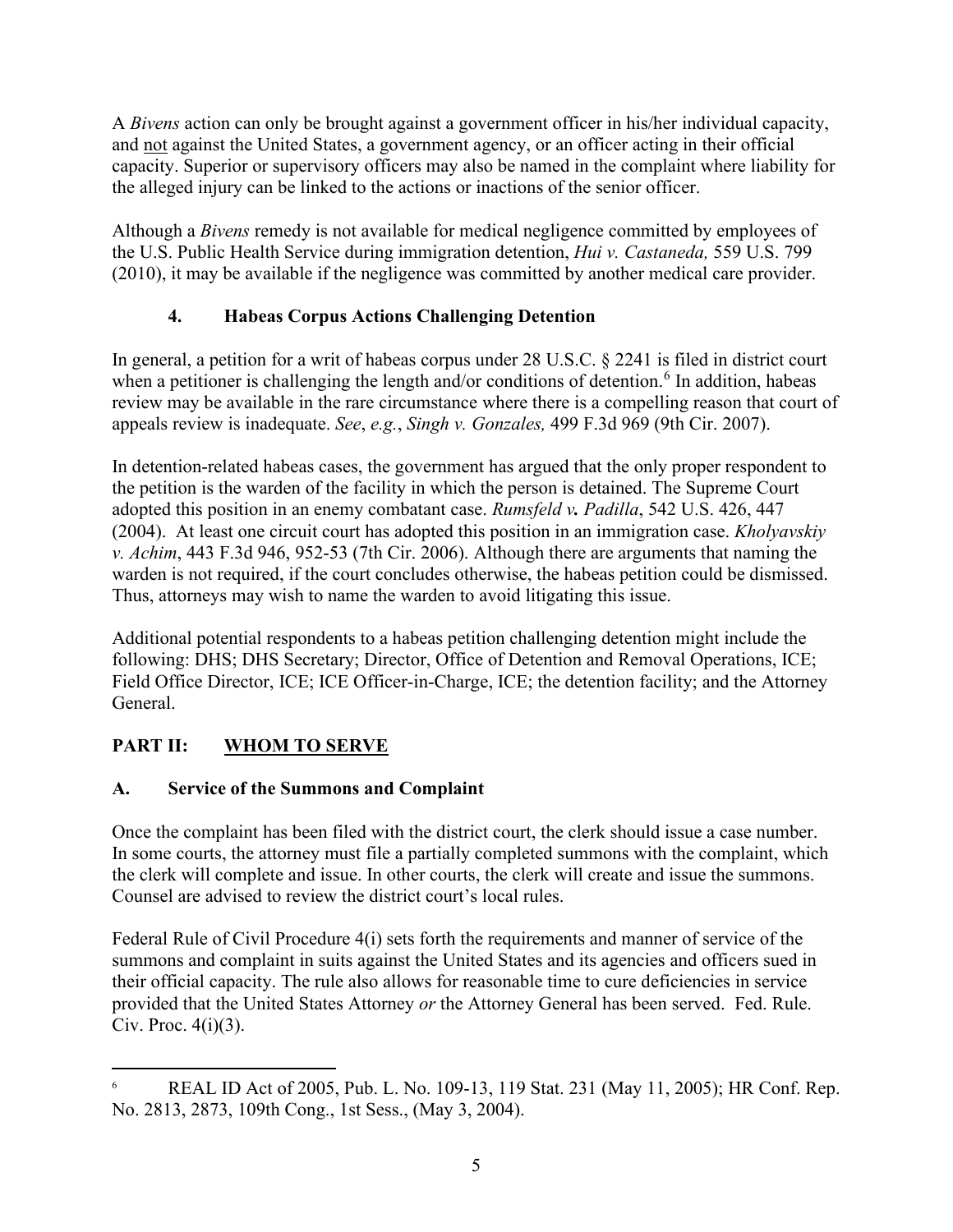### **1. Service on the United States**

In suits against the United States, Federal Rule of Civil Procedure  $4(i)(1)(A)-(C)$  provides that counsel must serve the summons and complaint on the:

- \* local U.S. Attorneys Office either by in person delivery to the U.S. Attorney, an Assistant U.S. Attorney or clerical employee designated to accept service *or* by registered or certified mail to the civil process clerk; and
- \* U.S. Attorney General by registered or certified mail (to the address in Appendix A); and
- \* if the action is attacking the validity of an order of an officer or agency *not named as a party to the action*, the U.S. agency or officer by registered or certified mail. S*ee* Part II, section A.2 below for information on how to serve U.S. agencies and officers.

### **2. Service on an Agency or Officer of the United States**

To serve a U.S. agency or officer, Federal Rule Civil Procedure 4(i)(2) provides that counsel must serve the summons and complaint on the:

- \* the United States as explained above in Part II, section A.1 above; and
- \* U.S. Agency or Officer by registered or certified mail. To serve DHS, USCIS, ICE, or any DHS employee in their official capacity, including the DHS Secretary, the regulations state that the summons and complaint should be sent to the Office of the General Counsel at the address in Appendix A.<sup>[7](#page-5-0)</sup> To serve DOS or any DOS employee in their official capacity, the regulations state that the summons and complaint must be sent to the Executive Office of the Office of the Legal Adviser at the address in Appendix  $A^8$  $A^8$ .

## **3. Service on Individuals Within a Judicial District of the United States**

To serve an individual within a judicial district of the United States, Federal Rule of Civil Procedure 4(e) provides:

"Unless otherwise provided by federal law, service upon an individual from whom a waiver has not been obtained and filed, . . ., may be effected in any judicial district of the United States:

(1) pursuant to the law of the state in which the district court is located, or in which service is effected, for the service of a summons upon the defendant in an action brought in the courts of

<span id="page-5-0"></span><sup>&</sup>lt;sup>7</sup> 6 C.F.R. § 5.42(a) provides that "[o]nly the Office of the General Counsel is authorized to receive and accept on behalf of the Department summonses or complaints sought to be served upon the Department, the Secretary, or Department employees."

<span id="page-5-1"></span><sup>8</sup> 22 C.F.R. § 172.2(a) states that "[o]nly the Executive Office of the Office of the Legal Adviser (L/H–EX) is authorized to receive and accept summonses or complaints sought to be served upon the Department or Department employees."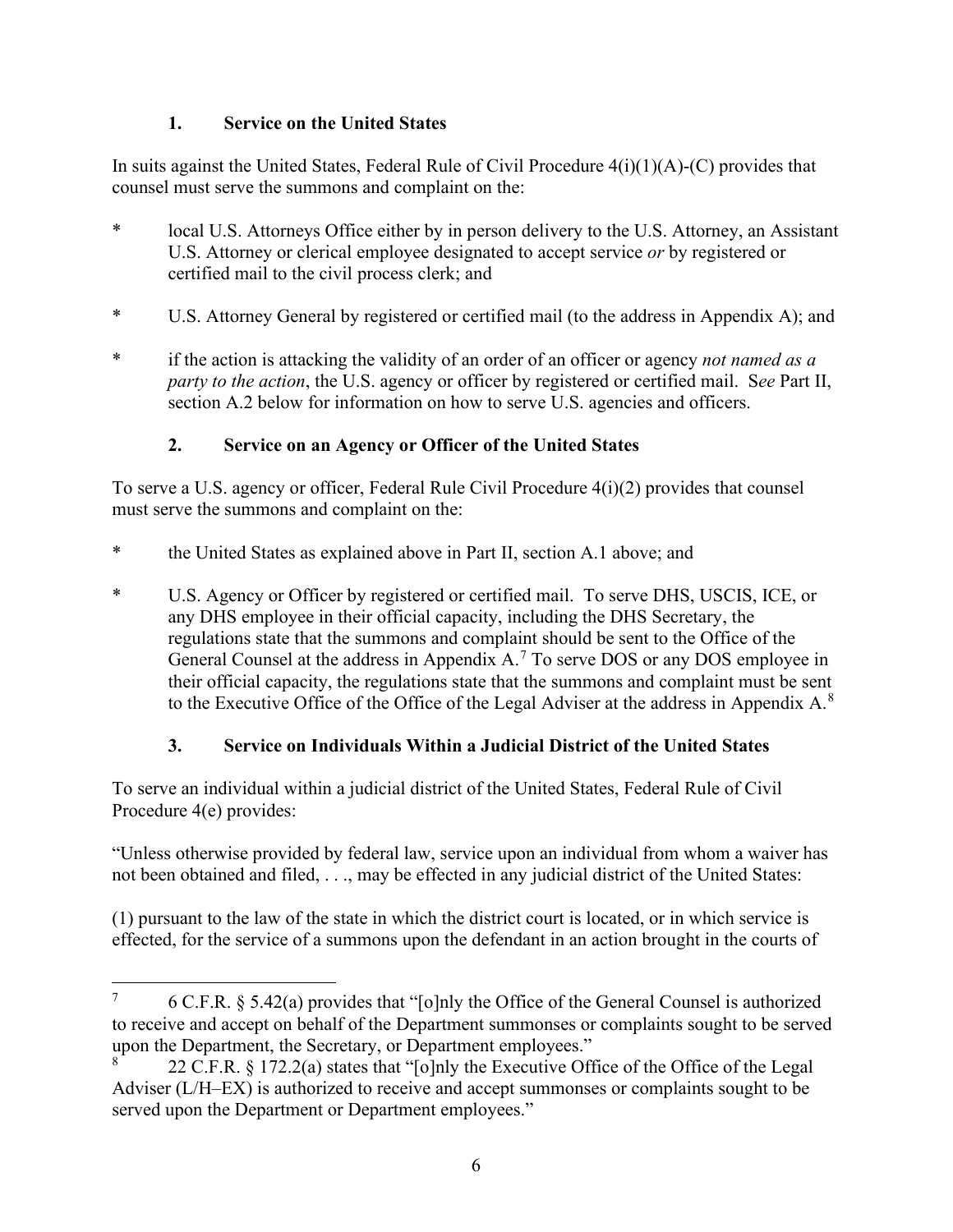general jurisdiction of the State; or

(2) by delivering a copy of the summons and of the complaint to the individual personally or by leaving copies thereof at the individual's dwelling house or usual place of abode with some person of suitable age and discretion then residing therein or by delivering a copy of the summons and of the complaint to an agent authorized by appointment or by law to receive service of process."

Unlike other litigation against the government, because *Bivens* actions are filed against individuals and not against a government agency, counsel is required to serve each individual defendant to a *Bivens* action. If the individual defendant is within the judicial district of the court where the action is filed, Federal Rule of Civil Procedure 4(e) applies.

The regulations say that "summonses or complaints directed to Department employees in connection with legal proceedings arising out of the performance of official duties may . . . be served upon the Office of the General Counsel." 6 C.F.R. § 5.42(c).<sup>[9](#page-6-0)</sup> As *Bivens* actions are "legal proceedings arising out of the performance of official duties," service on the Office of General Counsel is also advisable.

### **B. Return/Affidavit of Service and Serving Future Pleadings**

After service of the summons and complaint, counsel must file proof of having effectuated service with the district court. In general, counsel either may file an affidavit of service attesting to the date and manner of service and including proof of delivery or complete the section on the back of the summons entitled "return of service." Counsel should review the district court's local rules regarding the preparation and filing of proof of service.

Attorneys from the local U.S. Attorney's Office or the Office of Immigration Litigation (a division within the Civil Division of the Department of Justice) generally represent the government. Where counsel represents a party, including the government, future pleadings must be served on counsel "unless service upon the party is ordered by the court." Fed. R. Civ. Proc.  $5(b)$ .<sup>[10](#page-6-1)</sup> All future pleadings after the filing of the complaint must be filed with a certificate of service. Fed. R. Civ. Proc. 5(d). Counsel should review the district court's local rules regarding

<span id="page-6-0"></span> $\frac{9}{6}$  6 C.F.R.  $\frac{5.42(c)}{c}$  reads as follows:

Except as otherwise provided  $\S$ § 5.42(d) and 5.43(c), the Department is not an authorized agent for service of process with respect to civil litigation against Department employees purely in their personal, non-official capacity. Copies of summonses or complaints directed to Department employees in connection with legal proceedings arising out of the performance of official duties may, however, be served upon the Office of the General Counsel.

<span id="page-6-1"></span><sup>&</sup>lt;sup>10</sup> Fed. R. Civ. Proc. 5(b) further provides that service of future pleadings on opposing counsel may be completed by delivery, as defined under the rule, or mail. Service by mail is complete upon mailing.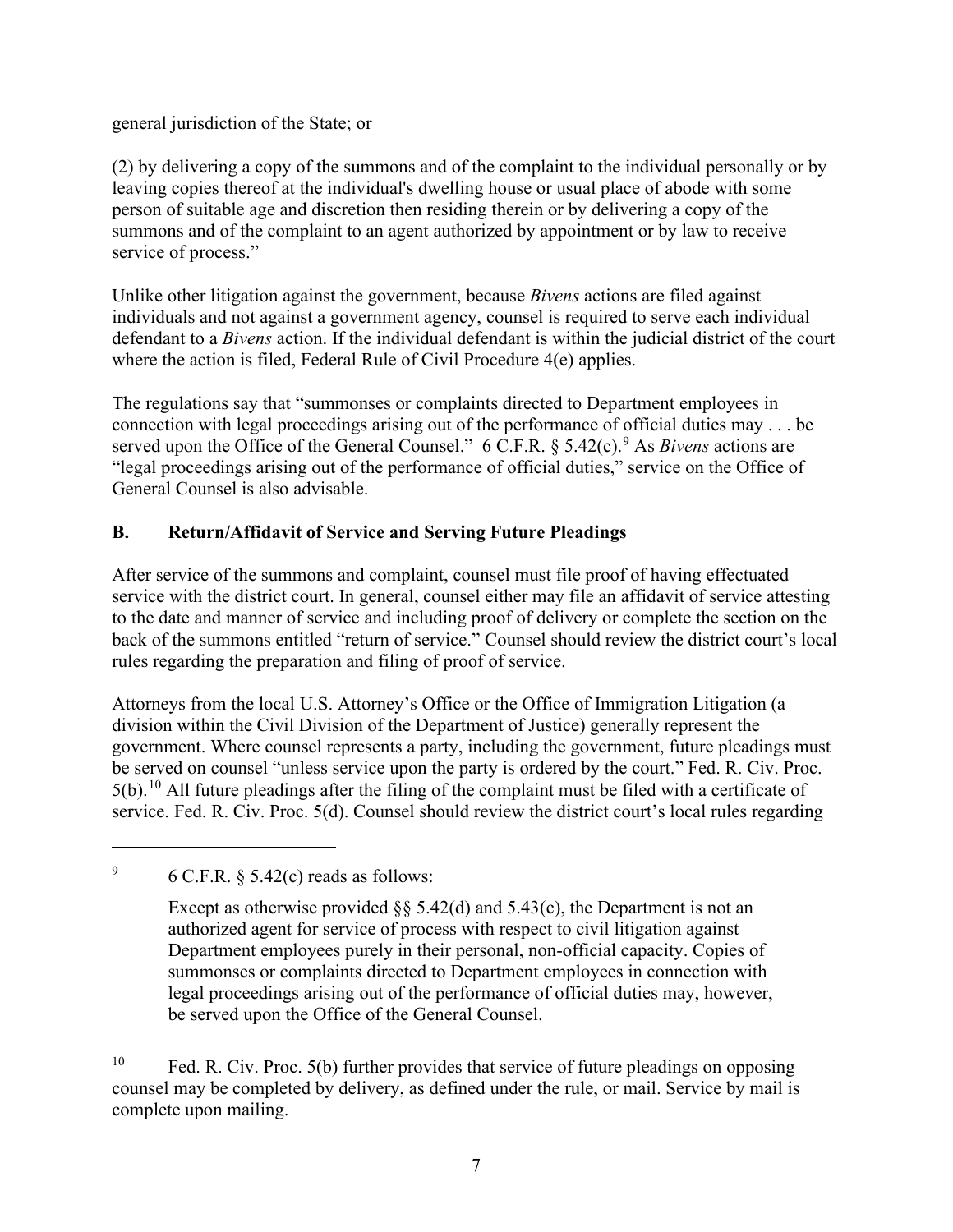the form and filing of certificates of service. A sample certificate of service is attached as Appendix B.

# **PART III: PROCEDURAL ISSUES**

# **A. Adding or Removing Respondents-Defendants After The Initial Filing**

Federal Rule of Civil Procedure 21 governs adding or removing a respondent-defendant after a complaint is filed. Federal Rule of Civil Procedure 21 states that "[p]arties may be dropped or added by order of the court on motion of any party or of its own initiative at any stage of the action and on such terms as are just." Thus, to add or remove a respondent-defendant, counsel should make a motion for leave to amend the petition-complaint to add the appropriate party.

# **B. Substituting Respondents-Defendants After The Initial Filing**

Under Federal Rule of Civil Procedure 25(d), when a public officer is sued in their official capacity and subsequently dies, resigns, or otherwise ceases to hold office, the officer's successor is automatically substituted as a party. Future pleadings should name the officer's successor, however, any misnomer will be disregarded unless it affects substantial rights.

Although Federal Rule of Civil Procedure 25(d) provides for substitution as a matter of law, counsel may wish to notify the court of the change by inserting a footnote after the change in the case caption and briefly explaining the change.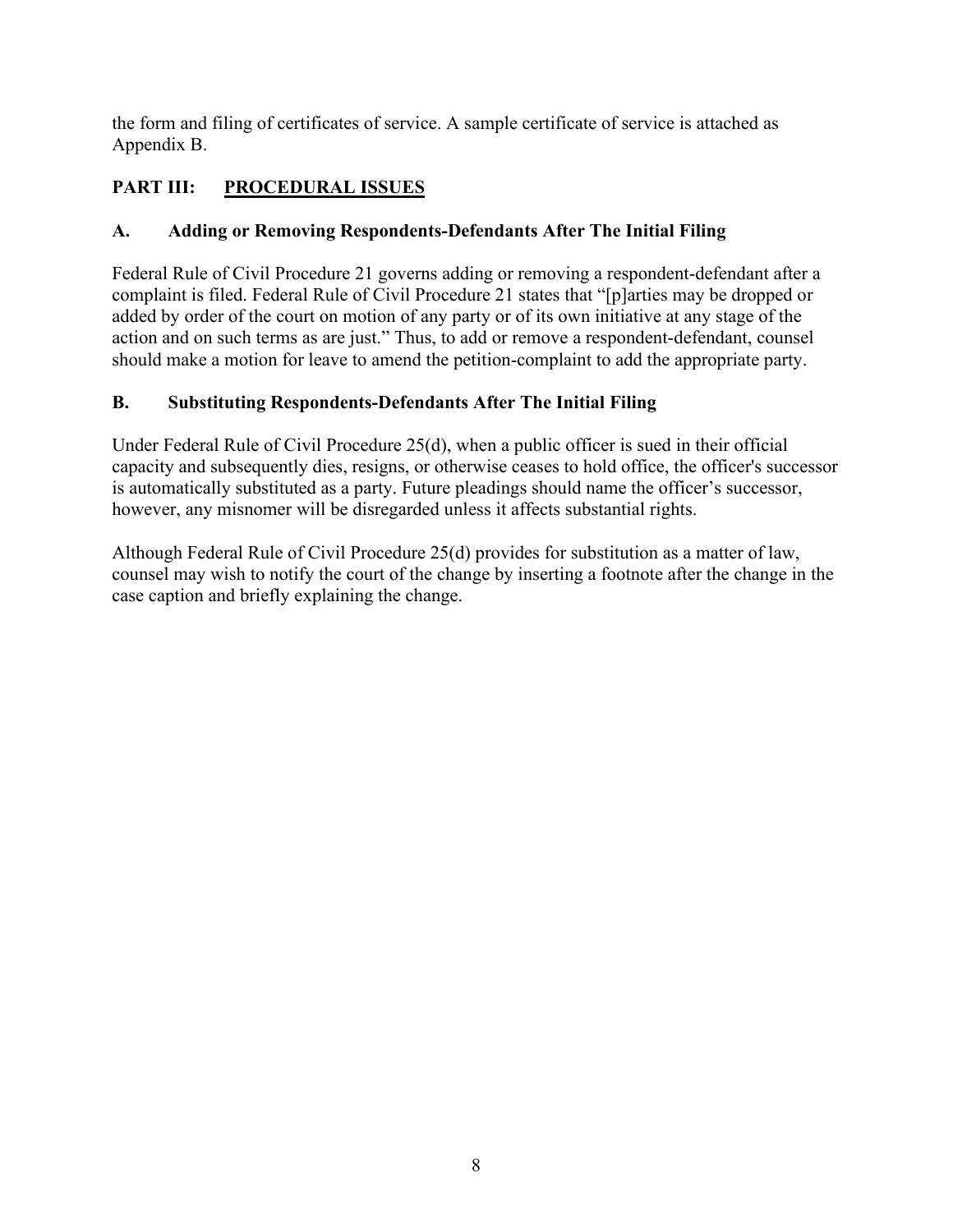#### **APPENDIX A: LIST OF SERVICE ADDRESSES**

Please note that government addresses may change. The addresses in this appendix reflect address changes that took effect on April 23, 2020. *See Dep't of Homeland Sec.; Disclosure of Information in Litigation*, 85 Fed. Reg. 22,581(Apr. 23, 2020). As always, attorneys are advised to verify the addresses in this appendix.

| <b>Attorney General:</b>                                                                                                                 | <b>Board of Immigration Appeals:</b>                                                                                                                                                                           |
|------------------------------------------------------------------------------------------------------------------------------------------|----------------------------------------------------------------------------------------------------------------------------------------------------------------------------------------------------------------|
| <b>Attorney General</b><br>U.S. Department of Justice<br>950 Pennsylvania Avenue, NW<br>Washington, DC 20530-0001                        | United States Department of Justice<br><b>Executive Office for Immigration Review</b><br>Office of the Chief Clerk<br>Board of Immigration Appeals<br>5107 Leesburg Pike, Suite 2000<br>Falls Church, VA 22041 |
| Office of the General Counsel <sup>11</sup> :                                                                                            | <b>Department of State:</b>                                                                                                                                                                                    |
| Office of the General Counsel<br>U.S. Department of Homeland Security 2707<br>Martin Luther King Jr. Ave SE<br>Washington, DC 20528-0485 | Executive Office of the Office of the Legal Adviser<br>U.S. Department of State<br>600 19th Street NW, Suite 5.600<br>Washington DC 20522                                                                      |
| To aid in prompt handling of any summons and<br>complaint, parties are encouraged to also email<br>a copy to $OGC(0)$ hq.dhs.gov.        |                                                                                                                                                                                                                |

<span id="page-8-0"></span><sup>&</sup>lt;sup>11</sup> Use this address unless an alternative means of service is specified at https://www.dhs.gov/office-general-counsel. 85 Fed. Reg. 22,581, 22,582 (Apr. 23, 2020).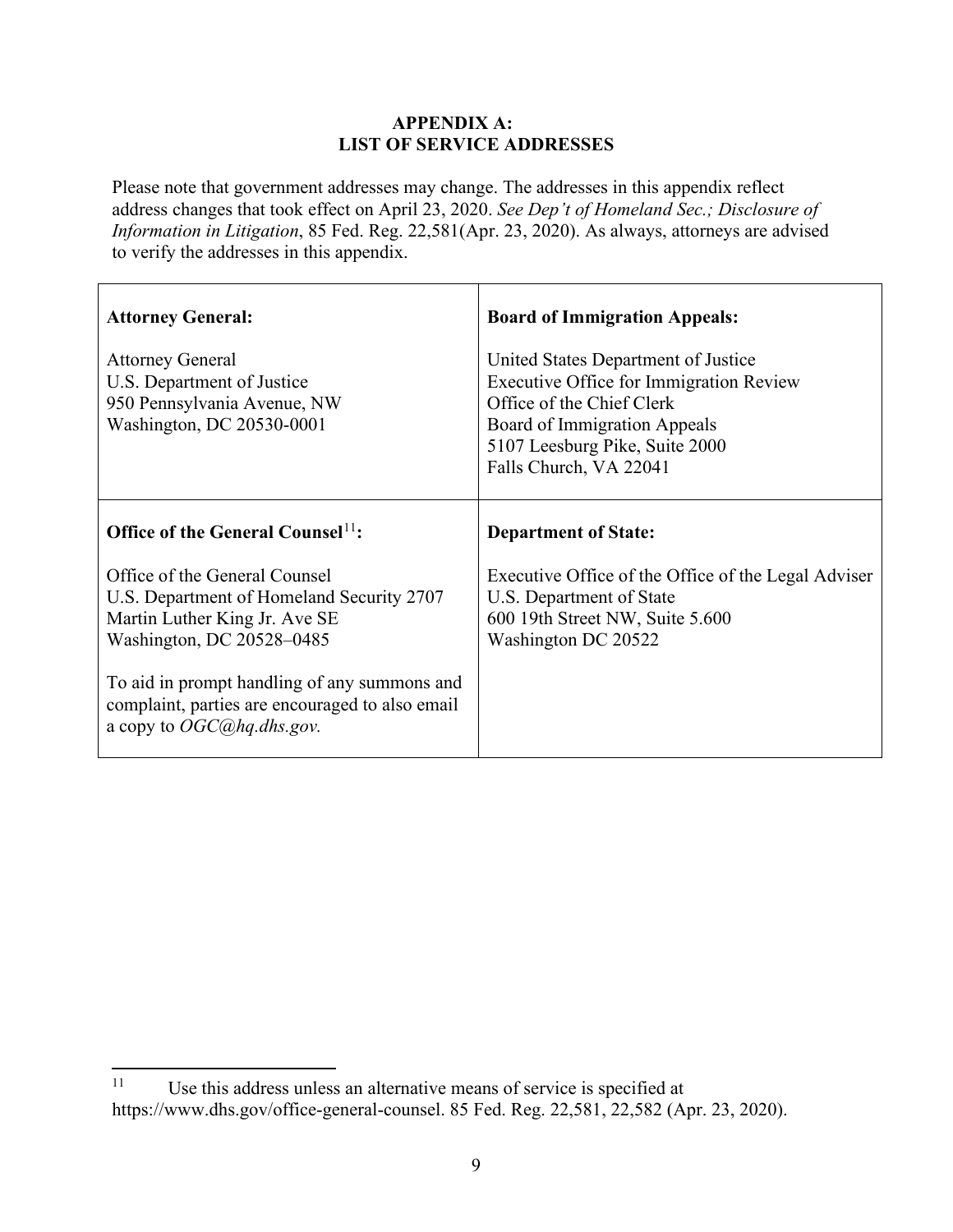**Administrative Claims under the Federal Tort Claims Act:** In addition to sending the administrative claim to the Office of General Counsel at the above address, send a copy of the administrative claim to the appropriate agency employing the officer at the time of the act or omission at the following addresses: [12](#page-9-0)

| If ICE employed the officer, send the claim to:                                    | If CBP employed the officer, send the claim<br>to $^{13}$ :                                     |
|------------------------------------------------------------------------------------|-------------------------------------------------------------------------------------------------|
| U.S. Immigration and Customs Enforcement                                           |                                                                                                 |
| Office of the Principal Legal Advisor                                              | Office of Chief Counsel                                                                         |
| 500 12th St. SW, Mail Stop 5900                                                    | U.S. Customs and Border Protection                                                              |
| Washington, DC 20536-5900                                                          | 1300 Pennsylvania Avenue, Suite 4.4-B                                                           |
|                                                                                    | Washington, DC 20229                                                                            |
| To aid in prompt handling, parties are<br>encouraged to email a courtesy copy of a |                                                                                                 |
| summons or complaint properly served in                                            | To aid in prompt handling of any summons and<br>complaint, parties are encouraged to also email |
| accordance with local rules and this guidance to                                   | a copy to CBP-Service-Intake@cbp.dhs.gov                                                        |
| OPLAServiceIntake@ice.dhs.gov                                                      |                                                                                                 |
|                                                                                    |                                                                                                 |
| If the claim is related to medical care facilitated                                | If USCIS employed the officer, send the claim                                                   |
| by the U.S. Public Health Service while in                                         | to $14$ :                                                                                       |
| detention, send the claim to:                                                      |                                                                                                 |
|                                                                                    | U.S. Citizenship & Immigration Services                                                         |
| U.S. Immigration and Customs Enforcement                                           | Office of the Chief Counsel                                                                     |
| Office of the Principal Legal Advisor<br>500 12th St. SW, Mail Stop 5900           | 5900 Capital Gateway Drive, Mail Stop 2120<br>Camp Springs, MD 20588-0009                       |
| Washington, DC 20536-5900                                                          |                                                                                                 |
|                                                                                    | To aid in prompt handling of any summons and                                                    |
| and                                                                                | complaint, parties are encouraged to also email                                                 |
|                                                                                    | a copy to uscis.serviceofprocess@uscis.dhs.gov                                                  |
| U.S. Department of Health and Human Services                                       |                                                                                                 |
| Office of the General Counsel                                                      |                                                                                                 |
| 200 Independence Ave. S.W.                                                         |                                                                                                 |
| Washington, D.C. 20201                                                             |                                                                                                 |
| If a local medical provider (rather than the ICE                                   |                                                                                                 |
| Health Service Corps) provided the relevant care,                                  |                                                                                                 |
| we suggest also sending a copy to that provider.                                   |                                                                                                 |

<span id="page-9-0"></span><sup>&</sup>lt;sup>12</sup> Because of the ambiguity surrounding the issue of where to file an administrative claim under the Federal Tort Claims Act, it may be worthwhile to also send copies of the administrative claim to the agency's regional/local counsel.<br><sup>13</sup> Lee this address unless an alternative means of servi-

<span id="page-9-1"></span>Use this address unless an alternative means of service is specified at https://www.cbp.gov/service-of-process. 85 Fed. Reg. at 22,583.<br><sup>14</sup> Llso this address unless an alternative means of service is

<span id="page-9-2"></span>Use this address unless an alternative means of service is specified at https://www.uscis.gov/about-us/contact-us. 85 Fed. Reg. at 22,583.